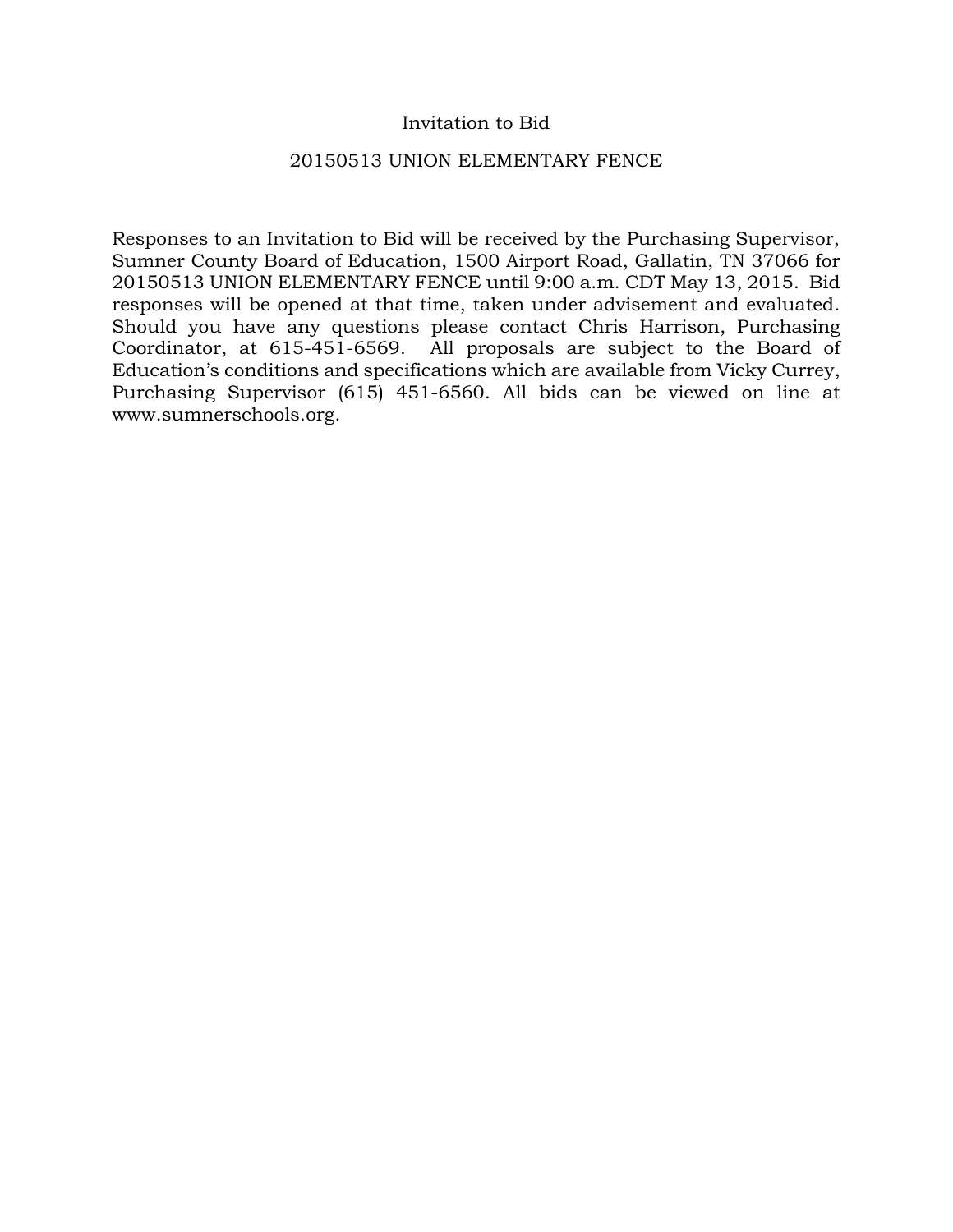### **NOTICE TO RESPONDENTS**

Responses to an Invitation to Bid will be received by the Purchasing Supervisor in the SUPPORT SERVICE FACILITY CONFERENCE ROOM, Sumner County Board of Education, 1500 Airport Road Gallatin, TN 37066. They will be received until **9:00 A.M. Local Time MAY 13, 2015** for **20150513 UNION ELEMENTARY FENCE**, at which time the responses will be opened, taken under advisement and evaluated. *BIDS WILL BE POSTED ON www.sumnerschools.org* 

#### **GENERAL REQUIREMENTS AND CONDITIONS**

-------------------------------------------------------------------------------------------------------------------------------

- 1. The Sumner County Board of Education reserves the right to accept or reject any and/or all responses in whole or in part, and to waive informalities therein.
- 2. Any responses received after the scheduled closing time for the receipt for responses will not be considered.
- 3. If a mistake is discovered after the responses are received, only the Sumner County Board of Education may allow the respondent to withdraw the entire response.
- 4. Partial payments will not be approved unless justification for such payment can be shown. Terms will be net 30 days.
- 5. Payment will not be made until the said **20150513 UNION ELEMENTARY FENCE** are inspected and approved as meeting all specifications by persons appointed by the Sumner County Board of Education.
- 6. Responses submitted must be in a sealed envelope and marked on the outside as follows: **RESPONSE: 20150513 UNION ELEMENTARY FENCE DEADLINE: 9:00 A.M.; MAY 13, 2015**
- 7. Facsimile responses will not be considered.
- 8. If a successful bidder violates any terms of their bid, the contract, school board policy or any law they may be disqualified from bidding for a period of two years for minor violations or longer for major violations. Bids from disqualified bidders will not be accepted during the period of disqualification.
- 9. Prices quoted on the response (if any) are to be considered firm and binding until the said **20150513 UNION ELEMENTARY FENCE** are in the possession of the Sumner County Board of Education.
- 10. No purchase or contract is authorized or valid until the issuance of a Board Purchase Order in accordance with Board Policy. No Board Employee is authorized to purchase equipment, supplies or services prior to the issuance of such a Purchase Order.
- 11. Any deviation from these stated terms, specifications and conditions must be coordinated with and approved in writing by the Purchasing Supervisor, Vicky Currey (615) 451-6560.
- 12. All bids that exceed \$25,000 must have the Company Name, License Number, Expiration Date thereof and License Classification of Contractor listed on outside of sealed envelope. As required by State of Tennessee Code Annotated 62-6-119.
- 13. The awarded bidder will be required to post a performance and payment bond in the amount of 25% of the contract price if it exceeds \$100,000 as stated by State of Tennessee Code Annotated 12-4-201.
- 14. If the project cost in excess of \$25,000 a performance bond must be secured by the requesting party in an amount equal to the market improvement value.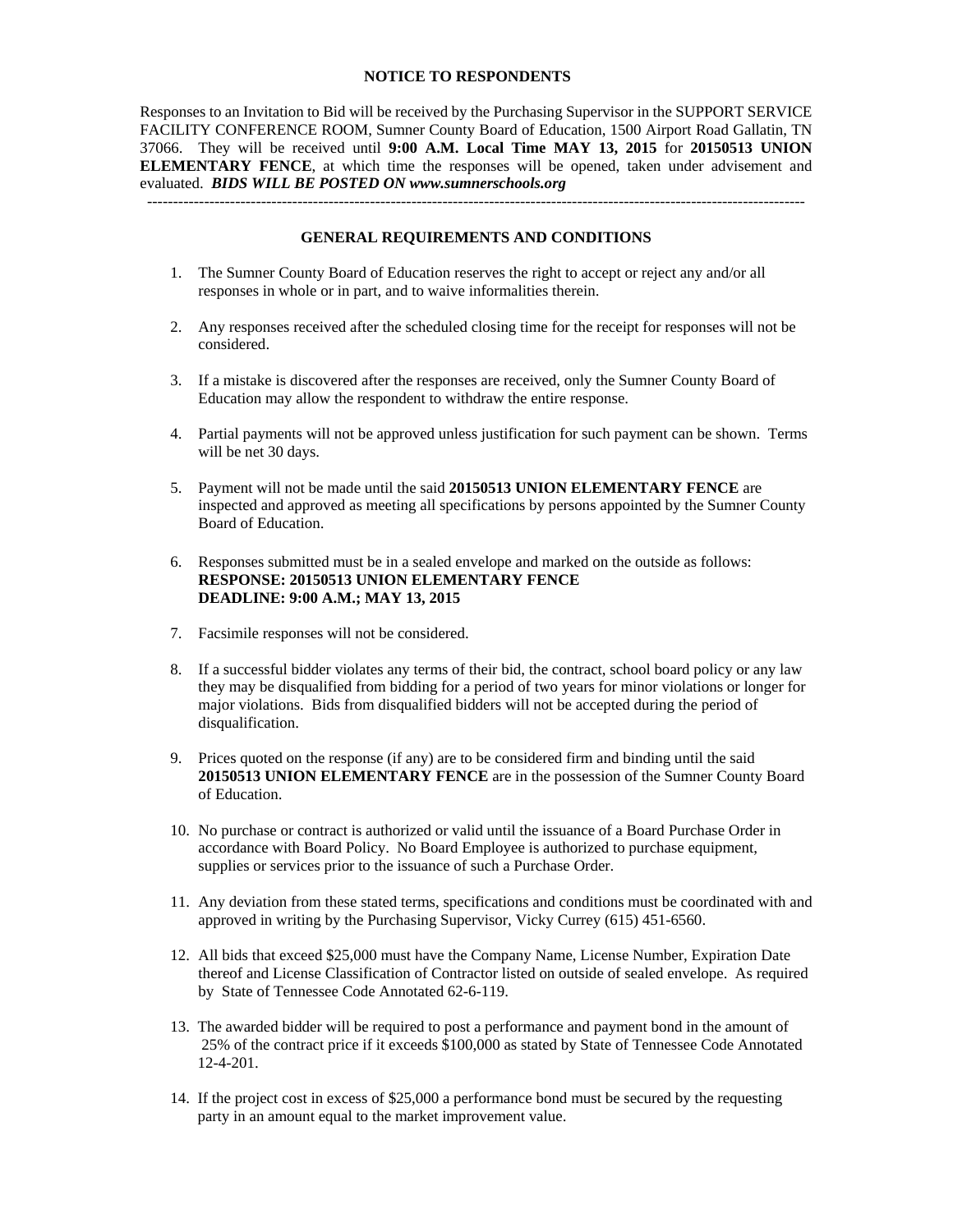# **20150513 UNION ELEMENTARY FENCE**

The Sumner County Board of Education, herein known as "School System", is soliciting bids for the purchase of a chain link fence. The contractor shall be responsible for all materials and labor.

Jobsite Location: Union Elementary

 516 Carson Street Gallatin, TN 37066

### **Contractor Obligations:**

- Shall provide and obtain all necessary materials, equipment and labor.
- Shall provide and obtain all necessary permits with Local, County, etc. agencies as required by law.
- Shall schedule all necessary inspections with Local, County, etc. agencies as required by law.
- Shall adhere to specifications. The School System reserves the right to withhold partial or all payment until the work is completed to the specifications and satisfaction of the School System. Any work not completed to specifications will be the Contractor's sole responsibility and expense to redo.
- Shall provide Worker's Compensation Insurance as required by Tennessee State Law. The Contractor shall prove compliance with Public Chapter No. 587, T.C.A. 49‐5‐413(d), criminal background check, and provide a Drug Free Workplace Affidavit.
- Shall dispose of all generated waste materials in compliance with all Local, State and Federal guidelines, regulations, and requirements.
- Shall have properly trained and experienced staff to facilitate the specified services.

### **Specific Information**

- Contractor shall include cost for 2,900 linear ft. of 5ft. high, 9 gauge, chain link fence
	- $\triangleright$  Three (3) 4ft. single gates
	- $\triangleright$  Three (3) 10ft. double gates
	- $\triangleright$  Three (3) 4ft. single opening (no gate)
	- $\triangleright$  SS40 galvanized line post (2") and top rail; post caps
	- $\triangleright$  SS40 galvanized terminal post (3")
	- $\triangleright$  9 gauge core wire
- Contractor shall install terminal post at all corners and gates.
- Contractor shall install tension wire with clips.
- Contractor shall install fence ties every 2‐3 ft.
- Contractor shall install all post with  $24'' 30''$  x 8" of premixed concrete (mix shall not be put in hole dry, then add water). The post depth will be determined based on soil conditions. All post holes must be a minimum of 2" bigger at the bottom than the top. Post should be installed no more than 10ft. apart.
- Contractor shall install fence line by string or laser.
- Contractor shall be responsible for removal and disposal of existing fence, gates, etc.